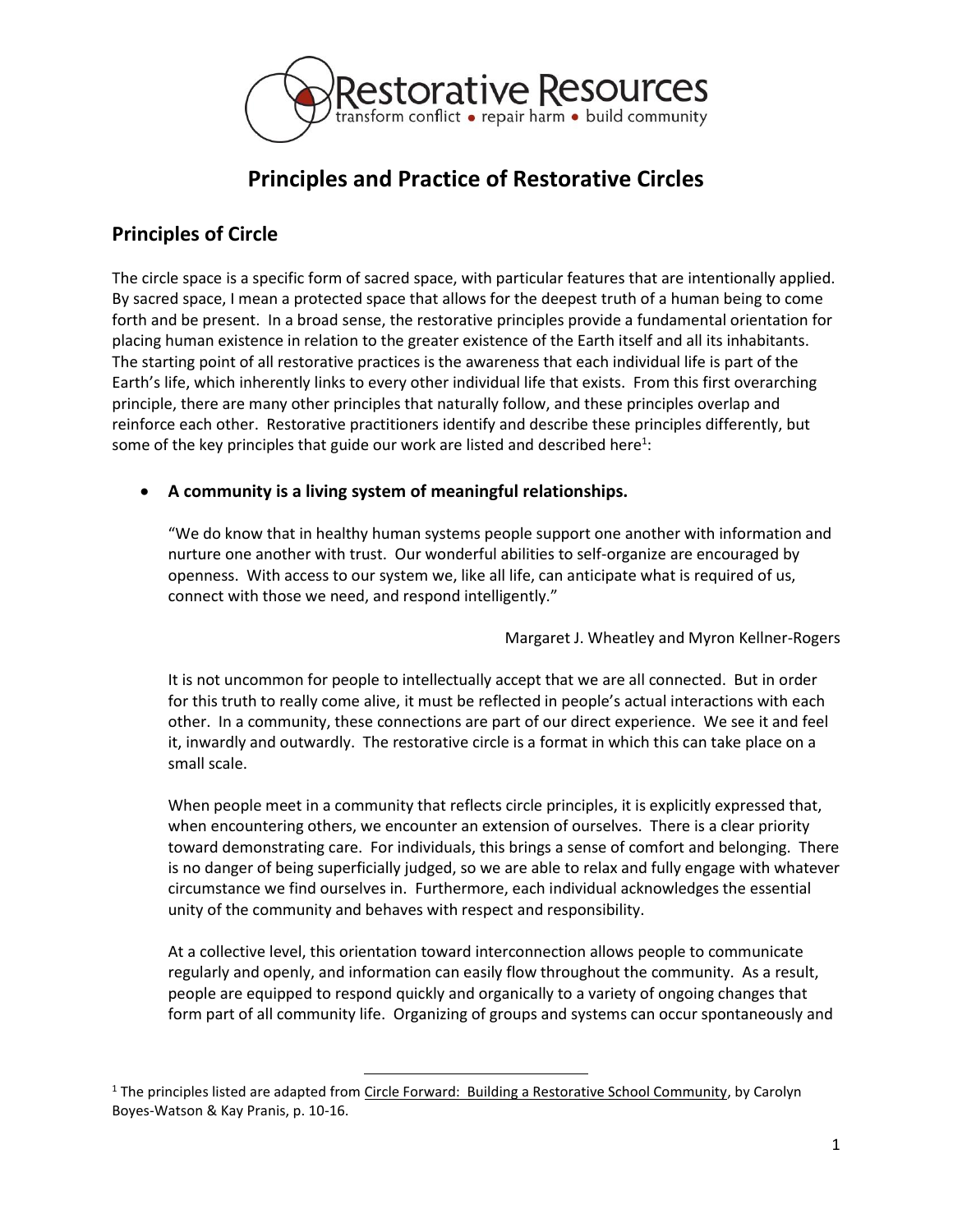

without the need of rigid hierarchical structures. There is also a pervasive feeling of trust that all individuals will act in the interest of the overall well-being of the community.

#### **An individual's true nature is inherently valuable.**

"A living being belongs to the whole universe, is a member or limb of the universe; existence is unthinkable apart from the universe. And so it is with [humanity's] life and being."

#### Rudolf Steiner

By virtue of sincere participation, the value of each individual's true nature is explicitly acknowledged and supported. Restorative principles hold that the true nature that is the essence of each person carries the meaning of a person's life and the power to live that meaning in relation to the community. In our modern community, more often than not, an individual does not experience this true nature, and it is not reflected in the individual's behavior. Furthermore, this true nature is frequently unacknowledged by the individual's family or community. It lies covered up and ignored within that individual.

Restorative practices aims to create a space that reveals this true nature in a manner that the individual can recognize. From this recognition, the individual can access the power and meaning of who they really are and begin to express that meaning through their behavior. This new behavior, in turn, allows the community to recognize what always was present but not overtly visible before. This, then, becomes the basis for that individual's relationship to the community.

#### **Community requires full freedom to live according to one's own true nature.**

"Peacemaking Circles use structure to create possibilities for freedom: freedom to speak our truth, freedom to drop masks and protections, freedom to be present as a whole human being, freedom to reveal our deepest longings, freedom to acknowledge mistakes and fears, freedom to act in accord with our core values."

#### Kay Pranis

This principle involves the issue of individual freedom in relation to community. The unfolding of an individual's true nature does not happen through imposition. It must be invited. People are allowed to refuse, yet they should continue to be invited while also being held accountable for the effects of their refusal. This goes with the understanding that one's true nature is enhanced in relation to community, as the community is enhanced by individuals living according to their true nature. By contrast, the use of punishment and consequences is based on the view that people are naturally concerned only with themselves and, therefore, society must have systems of control that impose a regard for others on people who otherwise would not care.

From a restorative perspective, because of people's inherent, fundamental connection to others, we all naturally want to have open, trusting relationships with our community, unless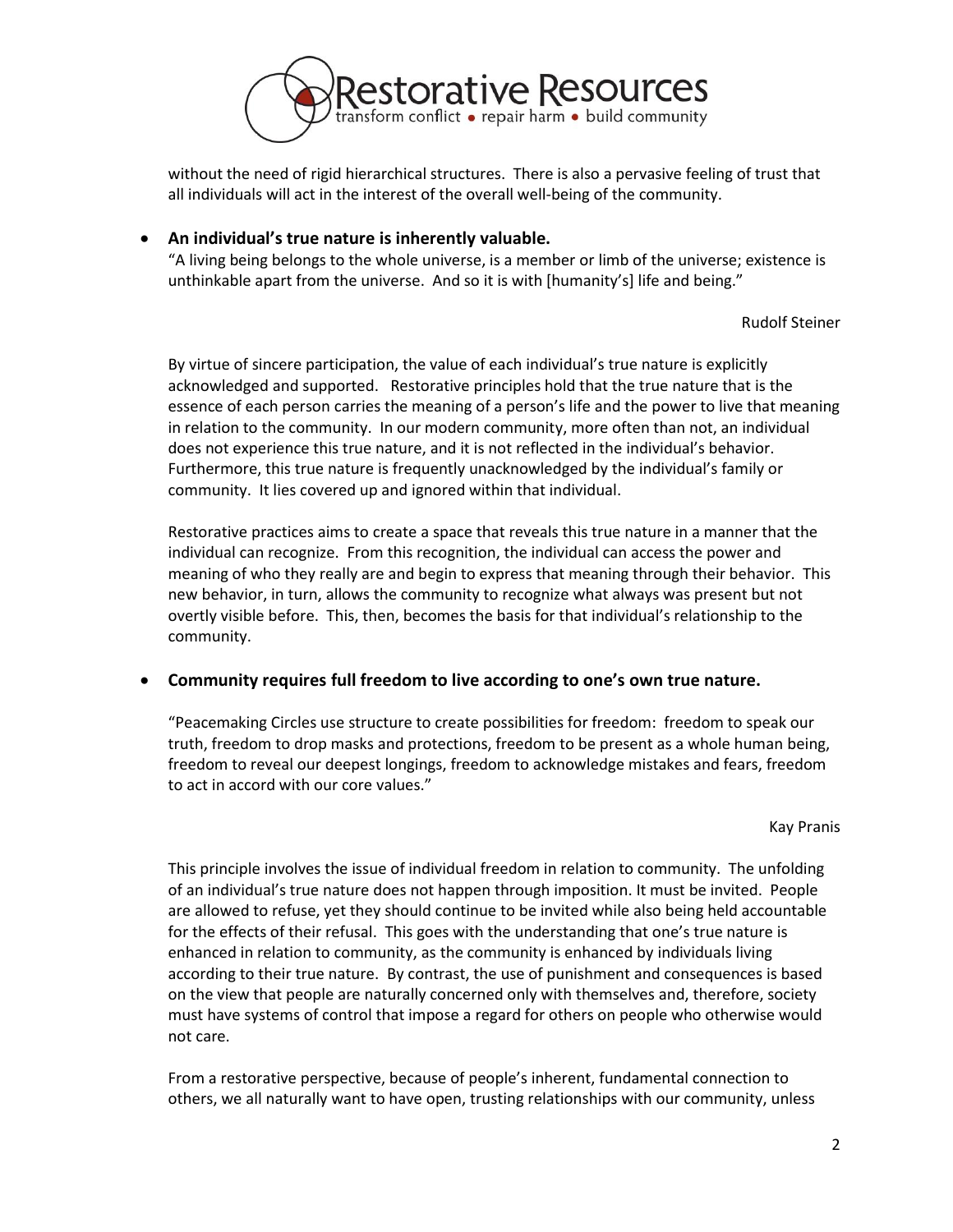

our life experience has taught us that it's not safe to care about others because they will betray our trust. A restorative circle offers a space that is free from imposition, persuasion, coercion, and all other patterns of control. Rather, the circle space offers continuous reflection of the ways an individual's behavior affects the other circle participants, both beneficial impacts and harmful ones. This reflection serves as an ever-present mirror in which an individual can measure the degree to which his or her behavior is in accordance with their true nature. Over time, this reflection process in circle facilitates individuals' choosing of their own accord to adapt their behavior to be more in harmony with the circle. It is through this encounter that one accepts and internalizes the invitation to live in awareness of community.

#### **Everything we need is already present.**

"The resources we need are present within the web of life that interconnects us. This is the nature of synergy, the first property of living systems. As parts self-organize into a larger whole, capacities emerge that could never have been predicted and that the individual parts did not possess. The weaving of new connections brings new responses and new possibilities into play. In the process, we can feel sustained—and are sustained—by currents of power arising from our solidarity."

Joanna Macy and Molly Brown

In every individual person and every community, there is untapped potential that, when brought forth, can meaningfully respond to any situation in a community. This perspective directs a community to shift away from a focus on scarcity and lack, which entails looking outward for additional resources or advice from experts to help meet community needs. Instead, there is a feeling of abundance in which the community knows that they are equipped to effectively respond to all situations, if only they are open to the full range of resources at hand and are committed to any depth of change that a situation may require of them. Rather than asking, "What do we need but do not have here?" a community asks, "How do we need to come together in order to activate knowledge, resources, and abilities that we have not yet recognized?"

The restorative circle is designed to provide a contained space where participants can safely explore and reveal the full depth of their capacity for being and discover knowledge, power, and creativity that had not emerged before. This is part of the transformational magic that characterizes a sacred space. By coming together as a community for the sake of the community, doors are opened that otherwise would remain closed, and the community can gain access to whatever is truly needed for its welfare.

#### **Community engages and supports all levels of being.**

"Sacred is nothing special. It's just life, revealing its true nature. Life's true nature is wholeness, Indra's net embracing every living thing, able to contain all unique expressions. In a sacred moment, I experience that wholeness. I know I belong here. I don't think about it, I simply feel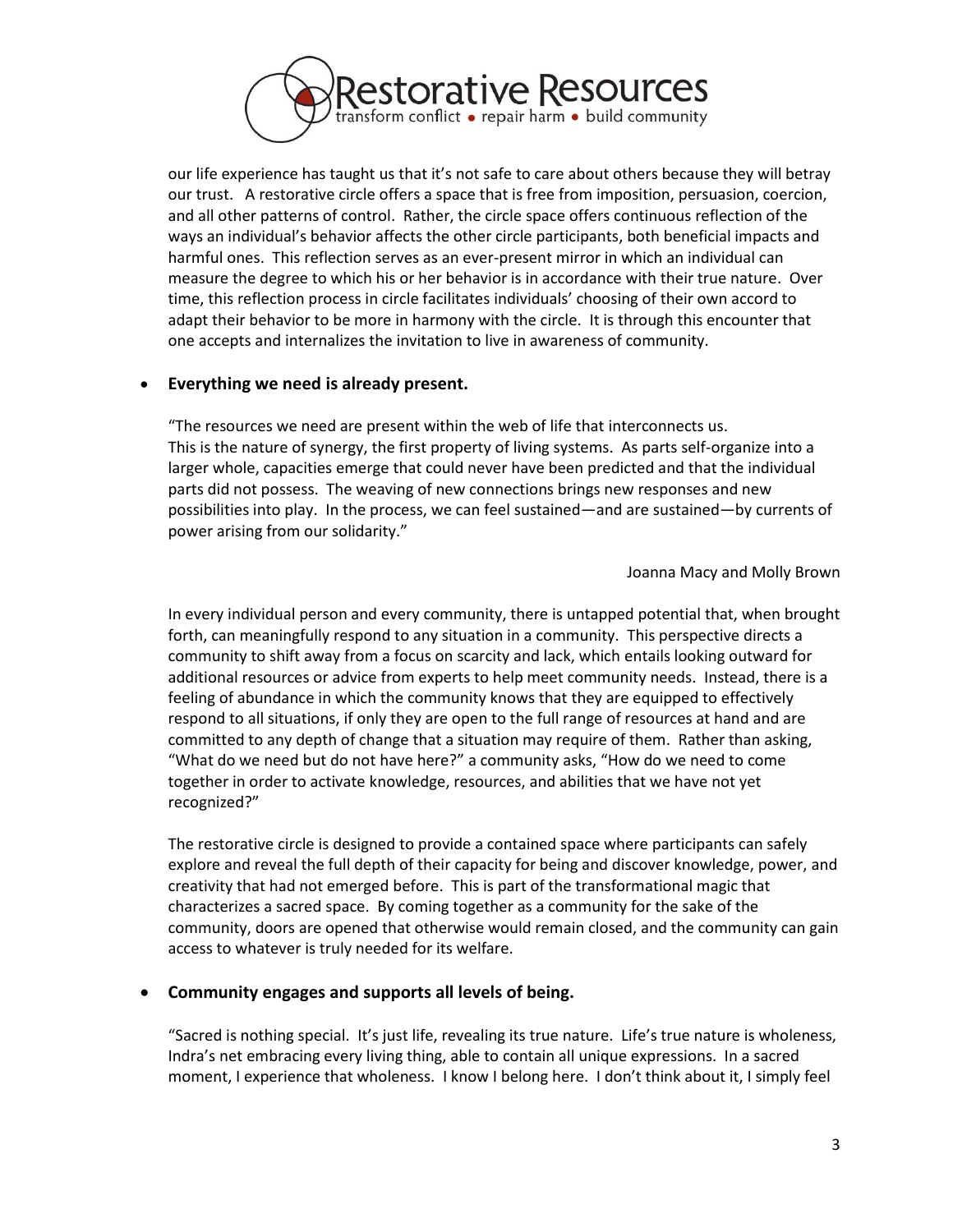

it. Without any work on my part, my heart opens and my sense of 'me' expands. I'm no longer locked inside a small self. I don't feel alone or isolated. I feel here. I feel welcomed."

Margaret J. Wheatley

All people have a need to live and relate to others from an experience of wholeness. It is not enough to feel that some parts of us are accepted but others must be hidden. If we feel that our full depth of character does not have a place in our community, then we cannot express our unique truth and make a creative contribution to the community. This is particularly true in our Western culture that idealizes the physical and mental abilities of people while systematically denying the emotional, symbolic and spiritual dimension of what it means to be human.

By contrast, the dynamics of a restorative circle not only allow, but demand full participation of its participants at all levels, with nothing held back. While it accepts the many shortcomings that all people carry, the circle also welcomes all the unrecognized potentials that have not found a place in other family or community settings because they do not factor into our cultural value structure. Again, within the specific context of Western culture, it is contact with our symbolic and spiritual capacity that is so grossly neglected and, therefore, so desperately needed for our personal and community wellbeing to be restored.

All restorative circles, to a greater or lesser degree, implicitly or explicitly, incorporate symbolic and spiritual elements into creating the circle space and engaging with the participants who hold that space. Any transformative process is necessarily grounded in the symbolic and spiritual power that lies at the core of all human experience, and the restorative circle is a space where this core can be accessed and integrated into the youth's life and relationships.

#### **We need practices to fully embody our true nature in relation to the community.**

"In daily terms, the work of listening is to be constantly worn free of our preconceptions and preferences so that nothing stands in the way of our direct experience of life."

#### Mark Nepo

In the current state of our communities, it is not easy to live in alignment with our true nature. Our culture as a whole, and the many institutions that derive from it and that we operate in, do not support a full engagement with core human values such as connection, trust, openness, respect, love, authenticity, etc. Even our family interactions offer no guarantee that we will have an opportunity to experience these most basic aspects of our true humanity. For many people, it is even quite the opposite.

As a result, it can by no means be assumed that youth will naturally grow up fully embodying their true nature and living a life in harmony with their deepest purpose. For many people (youth or adults) there is not even an awareness that the life they are currently living likely bears no resemblance to their actual potential as a human being. The need, therefore, is to find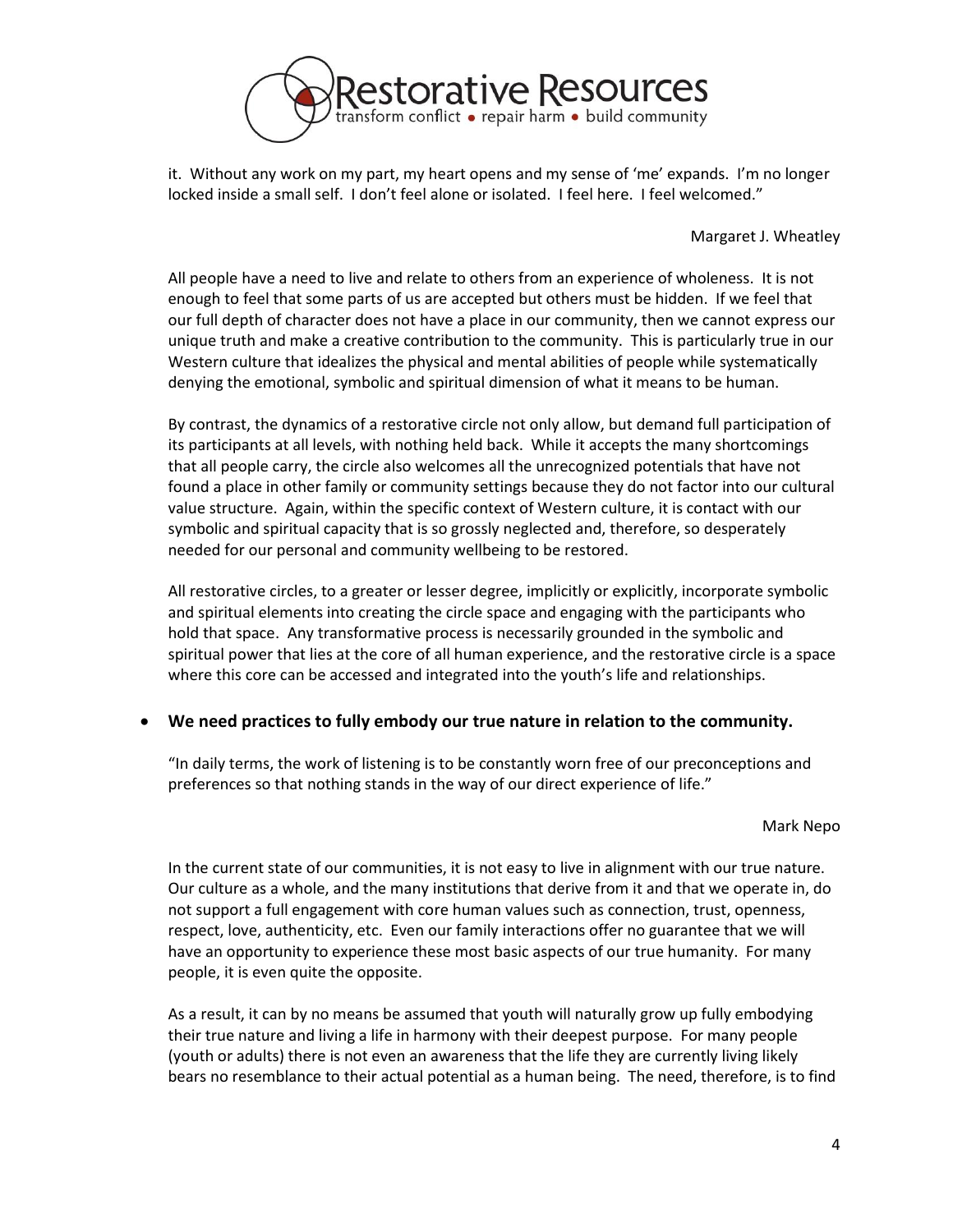

ways, both individually and as a community, to remind ourselves of what our lives are really about.

Restorative circles are a simple, yet powerful process that invites communities to come together openly and authentically for the sake of renewing their essential unity. As a community, we need dedicated times for coming together to reflect on our experience and to offer meaningful support around life's most important issues. We need a space where we can collectively explore the central questions that guide our lives (What does it mean to be a human being? What do I really value about the world? What are my needs?) And we also need regular opportunities to voice the fundamental human values that connect us, and through those values, to reaffirm with each other how we prefer to live together.

The circle is a protected space where youth can begin to practice living authentically in community in a manner that is not possible in other community settings. By design, the circle is a small-scale restorative community in which the principles of circle can be tangibly experienced through intentional language, dialogue practices, and many other levels of interpersonal interactions. Furthermore, the youth can feel confident that they will not be judged by their past harmful behavior, will be supported by other youth facing similar challenges, and as a result can take risks in exploring new ways of relating to themselves and others, which can open up new possibilities for positive change in their life. Finally, the youth learn that the journey of being human is itself a matter of practice, and that there will always be new situations that challenge them to more fully embrace the totality of what they have to offer.

# **Creating the Circle Space**

There are many specific elements of a restorative circle that provide a contained structure that creates the conditions for reflection, introspection, and meaningful engagement with others in a community setting. This interplay of inward exploration and outer expression is critical for genuine communitybuilding. Five of the central circle elements that form the circle structure are as follows:

- Sitting in circle
- The talking piece
- The centerpiece
- Circle values
- Circle guidelines and agreements

#### **Sitting in Circle**

The circle is one of humanity's most ancient symbols. It has a long-standing place in the mythology and cultural practice of human communities throughout history and around the world. For many reasons, some of which we'll explore here, there is something undeniably powerful about a group of people whose bodies are intentionally arranged to create a circle. At Restorative Resources, when we hold trainings to introduce people to a restorative circle, we often begin by asking people which words or values come to mind for them in relation to sitting in circle. Responses always vary, but some of the most frequent ones are words such as connection, equality, openness, vulnerability, listening,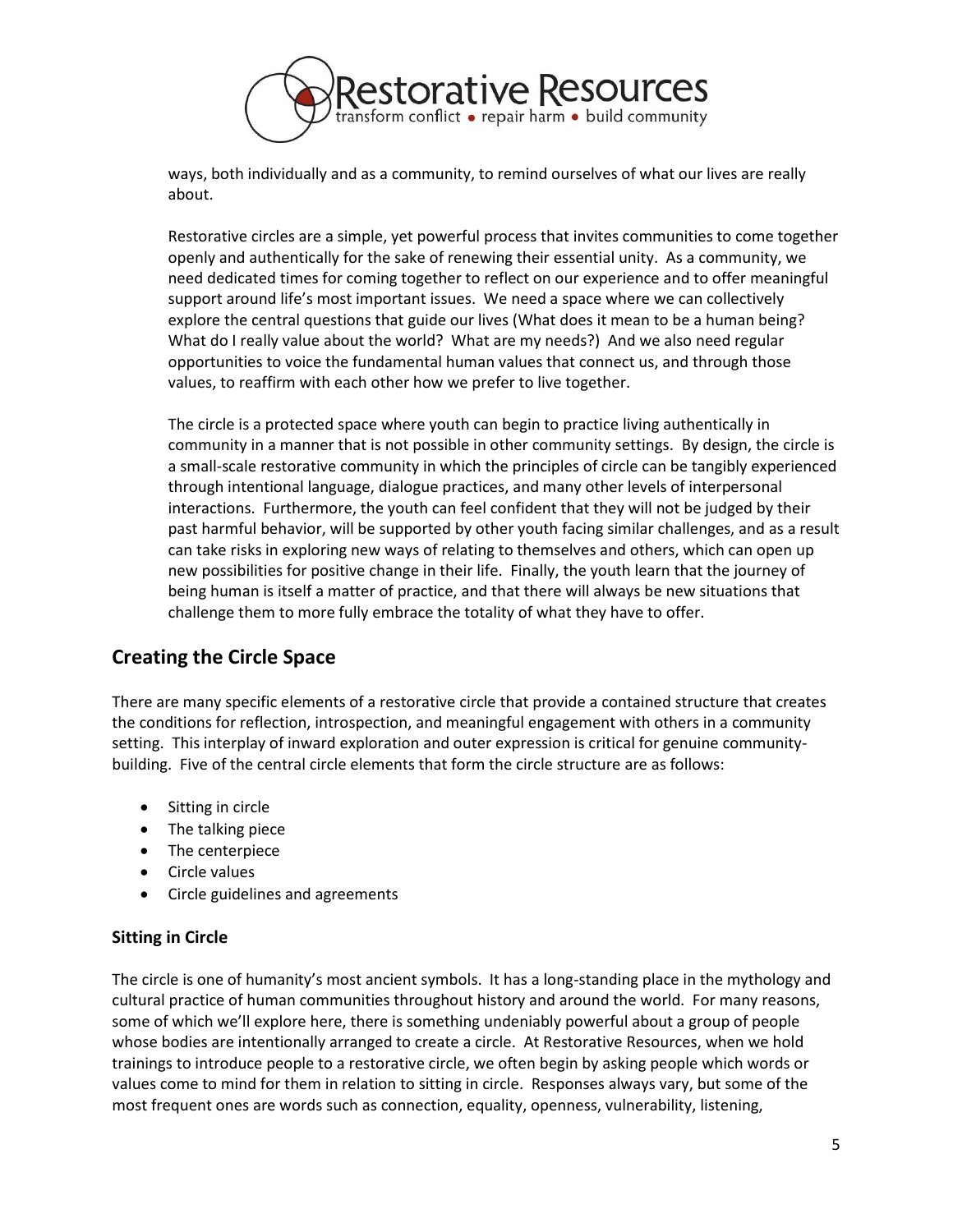

awareness, trust, and many others. Even before any information is given about what will happen in a given restorative circle, the simple fact of sitting in circle immediately and mysteriously aligns people to the very values and principles mentioned already, which are the cornerstone of restorative circle dialogue.

On a very practical level, sitting in circle allows all participants to be in full view of each other without having to lean or shift body position. This makes it clear that one of the objectives of the circle is to be able to communicate openly and directly. The fact that we make a point of assuring that the circle is empty of all furniture or any objects except for the centerpiece also aims to remove barriers (physical or otherwise) that might impede a connection forming between circle participants. At the same time, this removing of accustomed barriers also provokes a feeling of vulnerability, as we invite people to trust that the circle structure will respect and protect the parts of them that are sensitive to the judgments of others. In response to this need for protection and containment, a properly formed circle also does not have any gaps or empty chairs, unless they are needed for a specific purpose. Keeping the circle unbroken is the outer representation of the intention for a restorative circle to be a space with its own internal cohesion and value system distinct from wider cultural influences that may detract from the purpose of the circle space. Of course, there are times when the features of a physical location do not allow for all of these parameters to be strictly observed, so in those cases, we maintain the recommended circle structure to the fullest extent possible.

Beyond these overt characteristics of sitting in circle, it also holds a deeper symbolic function that helps to orient participants to the particular values of restorative dialogue. As mentioned earlier, the circle itself is one of the oldest, most pervasive symbols of human experience, especially in relation to the subject of community. When people come together in the circle format, it prompts a deep response that almost instinctively informs the attitude with which people see themselves in relation to others in the circle. More specifically, there is a subtle, yet unmistakable pull toward establishing a deep connection with the people who sit in circle with you. For this reason, sitting in circle is the foundation of restorative practices, and great care is taken to preserve the circle format to the greatest degree possible when people come together as a community.

#### **The Talking Piece**

The talking piece is a standard element of restorative circles. It is one of the elements of circle that is drawn from indigenous traditions, especially concerning community dialogue in a ritual space. When a talking piece is being used, the person who is holding the talking piece at a given moment is designated as the only one who has the right to speak, until the talking piece is passed to the next person or placed in the center of the circle. Its broader function in circle dialogue is to structure communication in a way that naturally aligns people to ways of speaking and listening that support the underlying principles of circle.

First of all, the talking piece slows down the pace of dialogue. Too often, when we communicate with each other, especially concerning important or sensitive issues, the speed with which people feel the need to respond to what another person is saying does not give adequate space for a truly reflective response. When people respond in an immediate and reactive way, they are much more likely to speak from their surface emotions, rather than making contact with the full depth of their feelings. Moreover,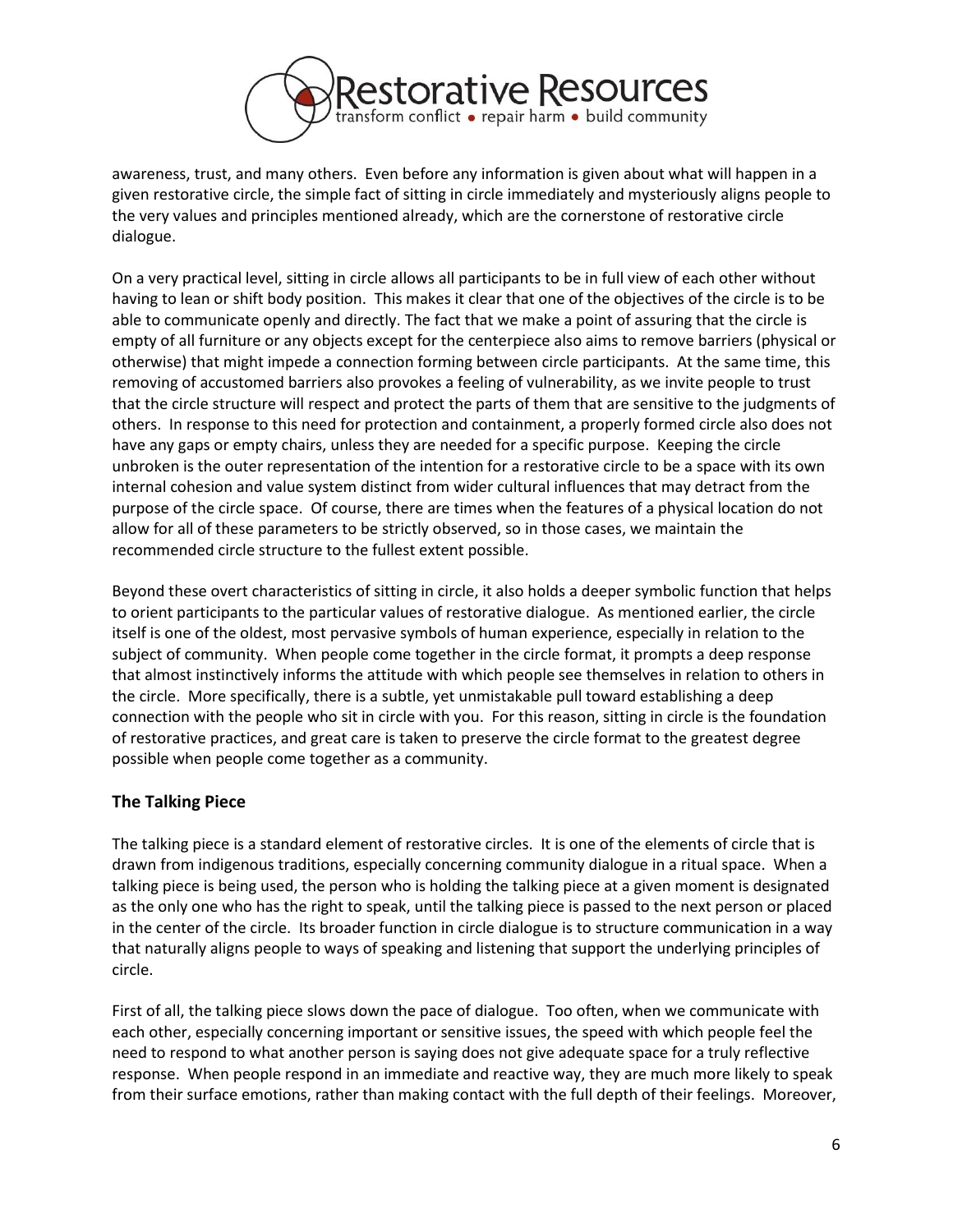

their actual words and tone are also less likely to be articulated in a productive way, with due attention to the impact their words might have on others. By contrast, the pace of passing a talking piece from person to person allows people to take their time to look inward, feel within themselves what feels right to say in that moment, and to choose their words thoughtfully, and in a manner that represents their truth and meaningfully contributes to the wider purpose of the circle.

Along these same lines, the talking piece ensures that all voices have an equal opportunity to be fully heard. With the frenetic pace of our habitual conversation practices, it usually happens that some people will tend to dominate the discussion, while others will quietly recede into the background and never have a chance to speak. In many cases, there is no identifiable pause between the start of one person speaking and the response from the next person speaking, resulting in an unbroken chain of constant speech from the beginning of a meeting until the end. In the worst case (though still commonly observable), people are not even allowed to finish speaking before being interrupted by another person. The assumption here is that unless you forcefully assert your voice into a conversation, there is no guarantee that anyone will ask for your perspective. Therefore, in order to be heard, it is your responsibility to wedge yourself into the conversation in some manner (assuming you care to say anything anyway), even if it means stepping on what someone else is trying to express.

When the talking piece is in use, however, each participant in the circle is guaranteed a period of time to speak and be heard by the circle without feeling concerned about being interrupted. There are some parameters regarding how long one is allowed to speak at a time and the manner in which one is expected to speak, and we will identify these parameters in more detail when we describe the circle guidelines. Nonetheless, participants are given considerable freedom to fully articulate their perspective on a given topic in whatever manner accords with their own experience, without comment or criticism from the other circle participants. As a result, there is a definite equalizing effect in which the circle dialogue arrives at a more complete inclusion of all the varying perspectives that are present within a group of people. The individuals who may, in other discussions, be tempted to withdraw their participation, either because of insufficient space or because they are unsure how to participate, are instead prompted to be fully engaged in the circle dialogue and make a vital contribution that would otherwise be lacking.

The other side of this, of course, is that the talking piece also gives circle participants permission to *listen* with their full attention. With the slower pace and the assurance that their turn to speak will come, the circle participants can relax and allow themselves to be focused and present with the person who is speaking. There isn't the need, as with other conversation settings, to be thinking and rehearsing what you want to say while someone else is speaking.

There are times when a more lively discussion pace and allowance for questions, comments, and responses are appropriate for a specific purpose. At these times, the circle keeper explicitly announces to the circle that the discussion will proceed without the talking piece and places the talking piece at the center of the circle. The circle keeper also explains that, if at any time participants feel that they are not being heard, anyone may retrieve the talking piece from the center and gain the exclusive right to speak. If a participant does so, once they have finished speaking, they will either place the talking piece back in the center of the circle, and the discussion will continue without it, or else the circle keeper may decide that the talking piece should remain in use in order to protect the circle integrity. Any time the talking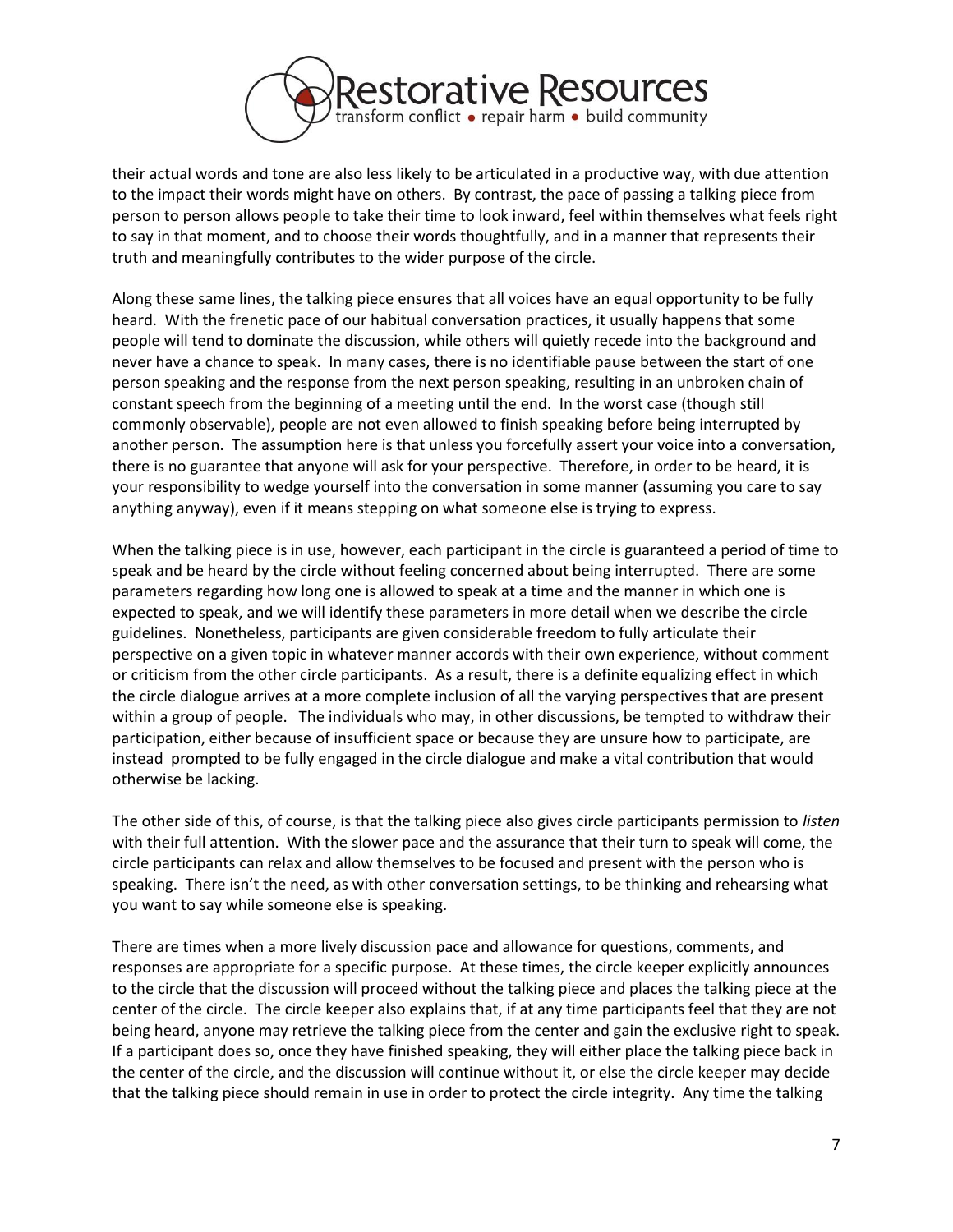

piece is not in use, it must still be understood that there should still be only one person talking at a time, while everyone else listens silently. It is the circle's responsibility to be attentive and try to intuitively sense whether or not a participant has finished speaking before taking their turn to speak.

## **The Centerpiece**

The centerpiece is simply one or more objects placed at the center of the circle. Often the objects are placed directly on the floor or the ground, but some practitioners prefer to place the objects on a special cloth or fabric. The objects themselves can be anything, and there are no strict guidelines around how many or what kind should be included, provided they do not obstruct the circle participants' view of each other. Centerpieces can be elaborate or very simple, depending on the setting, the preferences of the circle participants, and the purpose of the circle.

There are many reasons why a restorative circle includes a centerpiece. For one thing, a centerpiece lends a sense of beauty and aesthetic appeal to the circle space. This is meant to make the circle feel welcoming and to convey the message that a restorative circle is a gathering characterized by care and attention. The centerpiece also provides a focal point for circle participants as they share in the circle. Especially when the purpose of the circle is to explore a difficult issue and participants may be nervous when speaking, the centerpiece serves as a safe space to focus one's attention when it is difficult to maintain eye contact with others.

If a group of people intends to meet regularly in a restorative circle, during the first circle, the circle keeper often invites everyone to contribute one or more objects that have special meaning to them to help form the centerpiece in subsequent circles. In this case, time is set aside during the circle dialogue to allow everyone to share what they brought and why it is important to them before placing the object in the center of the circle. This process symbolically demonstrates that each circle participant is personally invested in engaging with the circle process in a meaningful way. Furthermore, placing each person's objects of special importance together as a unified centerpiece also instills a sense of shared purpose and shared responsibility, with the understanding that the individuals who make up the circle are working together toward a common goal, with a commitment to protect the integrity of the circle space and accomplish the purpose for which the circle is convened.

Finally, a centerpiece visually signals to circle participants that the circle is a sacred space, formed for a sacred purpose. Because a centerpiece is formed from objects that have symbolic value and/or have a story behind them, it helps people to access that deeper part of themselves where stories and myths are alive, and where the true transformative potential of a human being is found. This is a different sort of community engagement than what is expected in other social settings, so the centerpiece assists in orienting people to the specific expectations of a sacred space.

#### **Circle Values**

When people come together in circle, especially if it is the first time, it is helpful to invite circle participants to name the core values that they feel are most important to them. This is part of the process of moving more deeply into who we are as human beings and uncovering the essential qualities that guide our basic relationship to life and to each other. By naming these values in circle, people can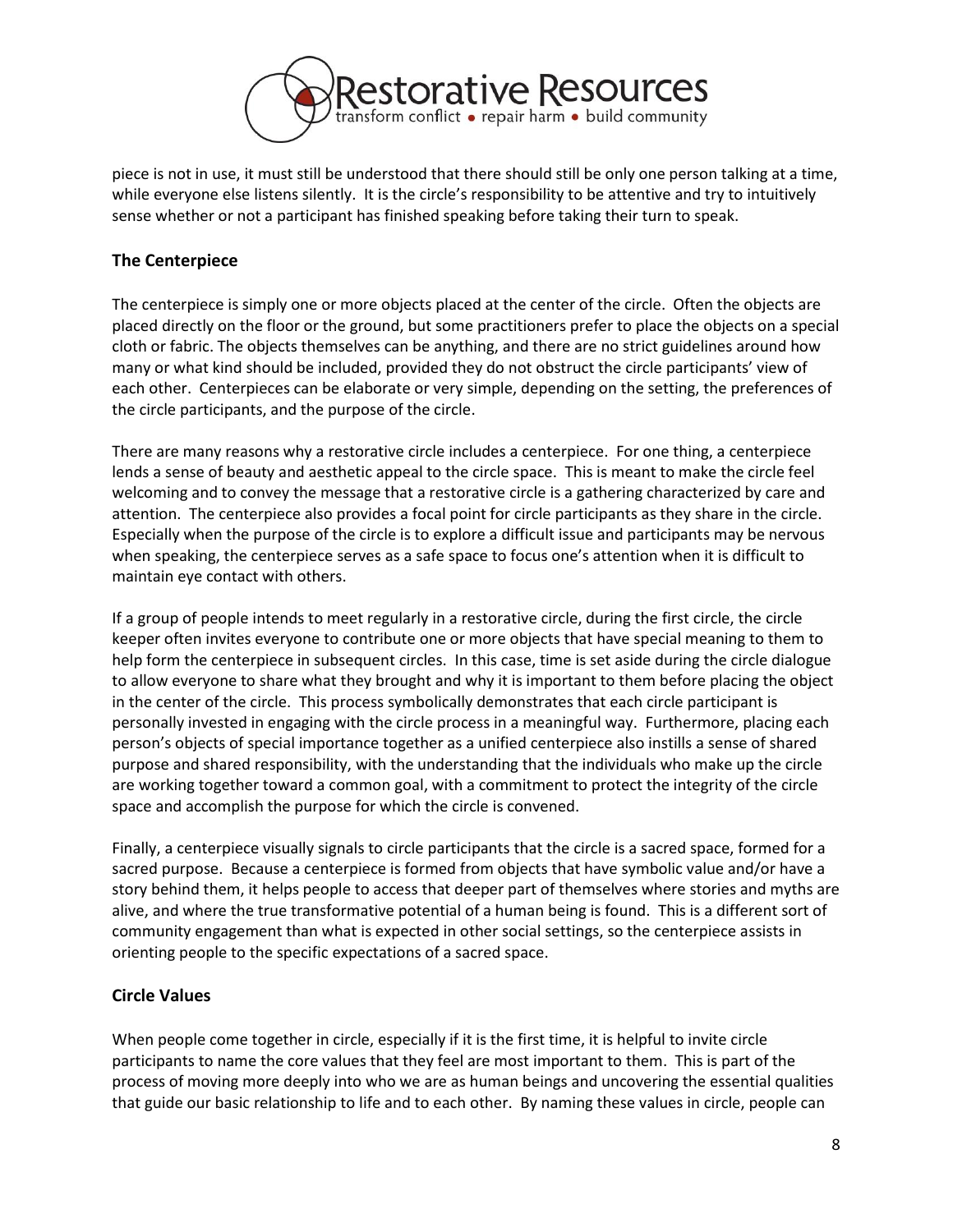

observe which values are shared with others and which are unique to particular individuals. This process highlights the dual movement of connecting with others through shared values and experience while also discovering our unique characteristics that distinguish us from others and define our specific gifts that can be offered in service to the community. In this way, we not only arrive at an experience of belonging to something greater than our individual self, but we also find how our natural talents can be embodied in a manner that enhances the life of others.

Often, as a circle identifies its core values, these values are recorded and preserved so that the circle can return to these values regularly and be reminded of those qualities that help us to live from our true self and interact with each other from a place of authenticity. Once established, the list of values is usually read again as part of the formal opening of subsequent restorative circles, along with the naming of circle guidelines and agreements, discussed below.

### **Circle Guidelines and Agreements**

Circle guidelines and agreements are a set of shared commitments that help to define the expectations for participation in a restorative circle. Though a circle keeper may initially propose a set of guidelines for the circle to follow, nothing is established without explicit consent from all circle participants. This is in contrast to rules, which may be imposed by an authority figure, with or without the consent of those affected by the rules.

Circle guidelines are distinguished from circle agreements in that they are always proposed by the circle keeper at the beginning of a restorative circle. The guidelines articulate the very core of restorative practices and have been found to be consistently helpful in maintaining the circle space in keeping with restorative principles. Even if a group has been meeting in circle for some time and the guidelines are well-known to all circle participants, still the circle keeper will name the guidelines while opening the circle, and all participants will reaffirm their commitment to practice the guidelines or else have the option to discuss, clarify, or refine the guidelines. The exact number and type of guidelines vary among restorative practitioners, though there is a fair degree of consistency, as well. Guidelines can also vary depending on who is present at the circle, how many people are present, and the overall purpose of meeting in circle. The following five guidelines are the ones that we, at Restorative Resources, consistently apply in our practice:

- 1. **Respect the talking piece**: The circle acknowledges that the talking piece will regulate the circle dialogue by conferring the right to speak only on the person who is holding the talking piece, except in the case that the talking piece has been suspended for a certain period of time.
- 2. **Listen from the heart:** The circle commits to listening openly, attentively, and without judgment. Participants practice letting go of anything that may get in the way of being fully present with what a person is saying. It is not necessary to agree with a person's perspective, or even to fully understand it, though people are encouraged to try to understand. What's most important, however, is to care about what a person is saying and to honor its value unconditionally.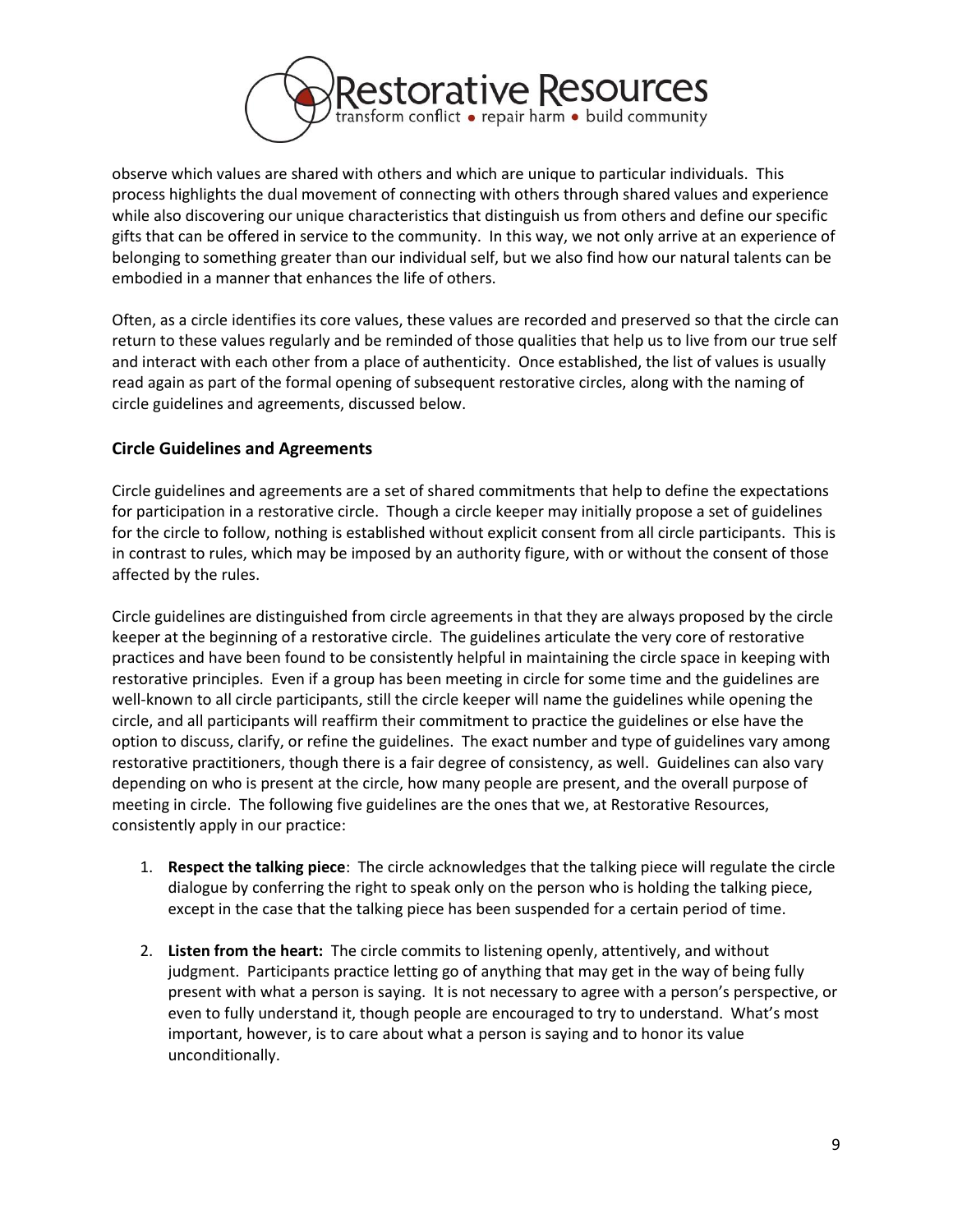

- 3. **Speak from the heart:** Everyone in the circle is given the opportunity to speak, if they choose to do so. When circle participants choose to speak, they do so from the truth and wisdom of their own experience. Rather than attempting to establish facts, voice opinions, or arrive at an objective truth, the circle space holds multiple truths and perspectives as equally valid and worthy of respect. As such, the emphasis is on telling one's story deeply and authentically, knowing that whatever one brings to the circle will be accepted.
- 4. **Trust the process:** In order to experience the full depth of a restorative circle, participants are asked to trust the circle process and the structure collaboratively established by the circle. This requires one to relinquish a certain sense of control over what exactly will happen in the circle or what the outcome might be. It also means opening oneself to a degree of vulnerability in order to allow the possibility of genuine expression and connection.
- 5. **Say just enough:** It is important for participants to be mindful of the length of time that each person is sharing, in order to give everyone an equal opportunity to share fully. Without feeling rushed, everyone commits to being concise with their sharing and, as much as possible, conscientiously distill what they want to say to its essence using well-chosen wording.

Some other common guidelines that may or may not be included at the discretion of the circle keeper are as follows:

- 6. **Confidentiality:** This guideline is important when the dialogue of the circle is centered on issues of conflict or harm, or else when it is likely that sensitive personal information is likely to surface. It states simply that whatever is shared in the circle is not to be shared outside of the circle. This makes the circle a contained and protected space where participants can be forthcoming about their experience in a way that they would not be comfortable in an open, unprotected space.
- 7. **Trust that you will know what to say:** This is a more specific application of the **trust the process** guideline already mentioned. Here, people are encouraged not to rehearse what they would like to say before it is time for them to say it. Rather than occupying their attention with thoughts on what to say while others are speaking, circle participants are encouraged to be fully present with the task of listening until they receive the talking piece. Then, they are encouraged to be spontaneous and to voice whatever is present with them in that moment.
- 8. **Be generous with your story:** This guideline was first proposed and adopted by a group of high school students in Santa Rosa who would meet regularly in circle. It is intended to encourage participants to move past feelings of nervousness and reservation toward others in the circle and to generously share their experiences, stories, and perspectives, knowing that a circle is more engaging and beneficial when we take the risk to be open with each other.

In contrast to the circle guidelines, circle agreements are more specific commitments established collaboratively by a given circle group that intends to meet regularly. If a group is only meeting together in circle once, then it is usually sufficient for the circle keeper to name and explain the circle guidelines, offer time to discuss or adapt the guidelines if necessary, and gain explicit commitment to practice the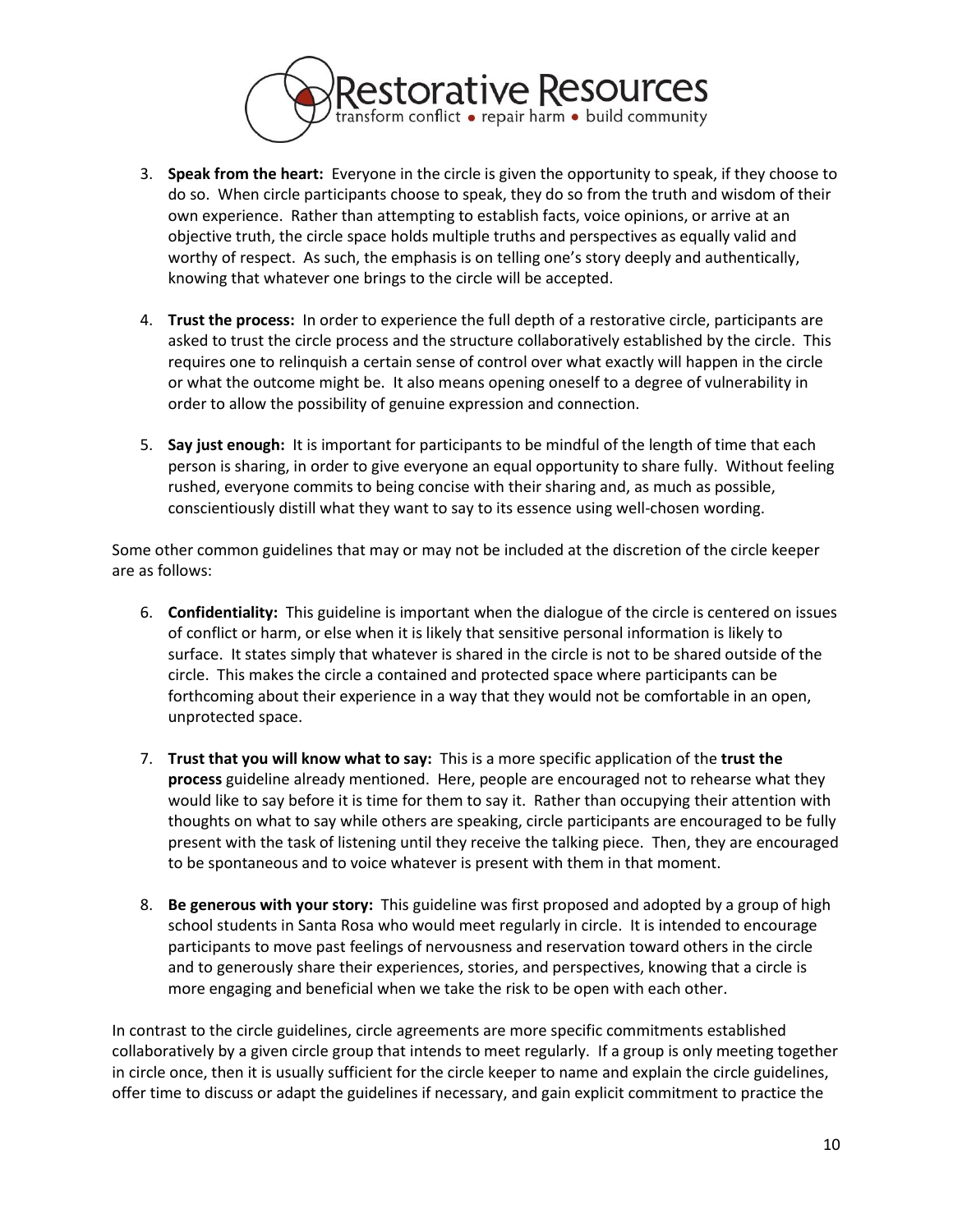

guidelines from all circle participants. However, in the case of ongoing circle groups, spending time discussing and naming circle agreements is a good way to further distribute responsibility for the circle space among all circle participants, instead of solely with the circle keeper. Along the same lines, additional agreements beyond the more standard circle guidelines also allows the circle space to be more personalized and relevant to the particular needs of each unique group.

For example, if confidentiality is not named as a circle guideline, it is almost always described in some form as a circle agreement. As an agreement, there is more room for discussion around what precisely can be shared outside the circle and what cannot be shared, in accordance to the expressed needs of that particular circle. It may be that circle participants are okay with or even want to share certain parts of the circle dialogue with others who were not present at the circle. In that case, the language of the agreement may be that "Personal stories shared in the circle will not be shared outside the circle." This allows circle participants to share about dialogue themes or their own personal experience of the circle, while still maintaining the limit of not sharing personal stories that others shared in circle. This is in contrast to the confidentiality guideline, in which circle participants are not allowed to share anything that is discussed in the circle.

Some agreements aim to further define the broader circle guidelines in order to make participation expectations more concrete and intelligible. For example, from the guideline to speak from the heart, a circle may wish to add an agreement not to put down others. Clearly, if one is truly speaking from the heart, one is implicitly not putting down others, but the agreement to avoid putting down others adds a further elaboration to what it means to speak from the heart. Similarly, an extension of the guideline to listen from the heart could be an agreement not to laugh inappropriately at what another person has shared. Agreements can also address other needs or concerns that may not be directly related to the guidelines at all, such as cell phone use, food and drinks, leaving a circle before it has ended, etc. Basically, anything that may affect people's ability to engage meaningfully in the circle space can be addressed through the circle agreements.

However, it should be emphasized that naming circle agreements is not a one-time only process. Though the process of opening the circle space, including arriving at guidelines and agreements, is prioritized in the first circle meetings a group has, the efficacy of the circle agreements is something that can be re-visited at any time, as needed. In order to do so, when the circle is first deciding on preliminary circle agreements, the circle keeper also introduces the four meta-agreements, or agreements about agreements, to allow the agreements to be continually refined. The metaagreements are as follows:

- 1. Anyone can request an agreement at any time.
- 2. Anyone can request to modify an agreement at any time.
- 3. If a requested agreement is not accepted by all circle participants, it is not a circle agreement.
- 4. It is everyone's responsibility to maintain the circle agreements.

Since adopting circle agreements requires consensus among the circle, it is important that the circle keeper allows plenty of time for thorough examination, clarification, and discussion of requested agreements. If, after a requested agreement has been fully explored, there is still one or more circle participants who do not agree, it is fine to set the proposed agreement aside for the time being and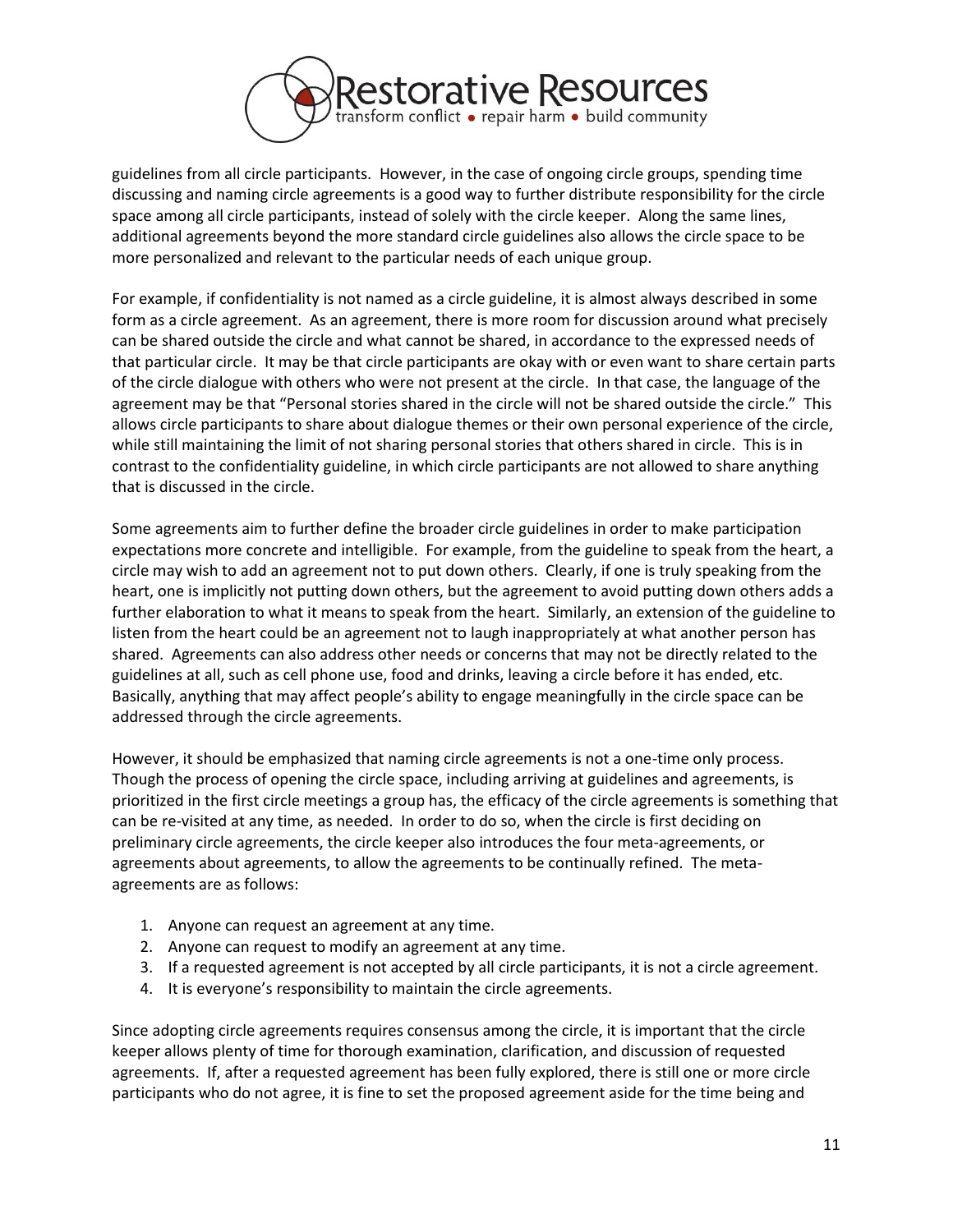

come back to it another day, if needed. The discussion around agreements is not meant to devolve into a debate regarding the relative merits of certain agreements, and there is no need for anyone to persuade others to adopt their own point of view. Rather, it is an opportunity for everyone in the circle to state their needs and to collaboratively name shared commitments that will serve to meet those needs. The circle principles of equality, respect, and empathy must be strictly observed throughout the process of arriving at consensus around circle agreements.

# **Circle Rhythm**

Along with the elements that together create the sacred space of a restorative circle, each accountability circle session follows a particular rhythm that is both structured yet flexible. Due to the rapid pace of activity that characterizes much of our daily experience, especially for youth in a school setting, this circle rhythm aims to bring about a smooth transition into a slower, more reflective mode of interacting with others. There are distinct phases of the circle session, which always progress through the same sequence. However, the time spent at each phase, as well as what is shared at each phase, can vary greatly, depending on many different factors, which will be explored in more detail below. The general phases of the circle are as follows:

- Welcome, statement of purpose, and awareness moment
- Circle opening
- Remember values, guidelines, and agreements
- Check-in round
- Main dialogue topic or activity
- Reflection/witness round
- Circle Closing

The combination of structure and flexibility creates a container that can be trusted as a firm reference point when exploring deep and challenging issues while simultaneously being spacious enough to adapt to the particularities of the circle participants and their specific needs as they become apparent moment by moment.

#### **Welcome, Statement of Purpose, and Awareness Moment**

The accountability circle begins with a short welcome from the circle keeper to all the circle participants, and a brief statement of the purpose for the group coming together, which acts as a common intention for the group. This is immediately followed by an invitation for all participants to silently bring their full attention to the circle, letting go of any thoughts and feelings pertaining to events of the day or possibilities for the future. The awareness moment marks the beginning of the transition from the busyness of the mind to a more centered presence within oneself, allowing for space where a greater depth of connection is possible in the circle.

The importance of sustained attention for the quality of a restorative circle cannot be over-emphasized. Awareness and presence are the foundation of authentic circle interactions, so the awareness moment is a critical piece of setting the tone of the circle. Nonetheless, a true appreciation of the value of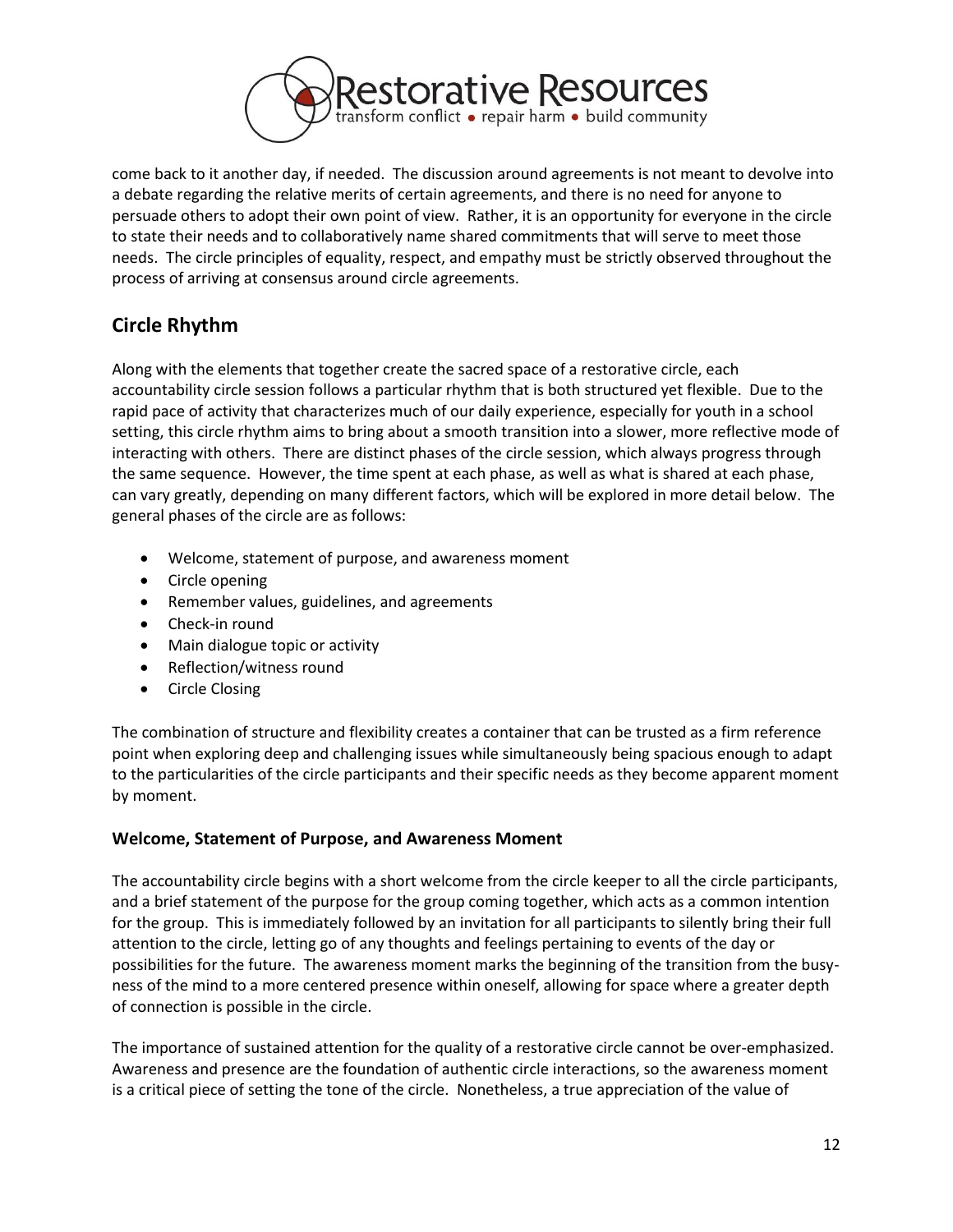

conscious awareness is something that is strikingly absent in our cultural atmosphere, so a practice in awareness may be distinctly uncomfortable for many youth, especially sitting in silence with a group of people. The circle keeper must be sensitive to this and find skillful ways to introduce awareness practice and establish it as a consistent aspect of the circle in a manner that respects the needs of the youth. It is important to include an awareness moment as a standard feature of the accountability circle, but the length of time and format should be adapted so that it does not evoke too much resistance.

This is a delicate, but important balance to maintain. In many ways, it characterizes the nature of restorative practices as a whole. On one hand, it is exceedingly clear that our culture and our communities would benefit from intensive practice in developing our capacity for being together in silence or simply having a full awareness of our experience from moment to moment. Our lack of such a capacity is one of the root causes for much of the suffering and conflict we experience in society. As such, it is part of the work of restorative practices to push against some of the cultural inertia that does not value our basic human abilities. It is necessary to risk causing some discomfort for participants who are unaccustomed to such practice for the sake of awakening them to their natural abilities that are a precondition for full engagement in the circle process.

At the same time, there is a need to respect the limitations that we all encounter as human beings. This quality of unconditional inclusion is one of the principles of restorative practices. We do not expect everyone who comes to the circle to be equally prepared for what we wish to offer them. Rather, we acknowledge participants' gifts and constraints as equally valuable, while still providing the support to make positive change toward a greater expression of their core self. Given this, it is important to carefully gauge how the circle is reacting to the awareness practice and assure that youth can still feel they have a place in the circle space. It is fine to ask the youth to stretch their comfort level a bit, but too much stretching and new experience only makes them feel as if the circle experience is not relevant to them.

# **Circle Opening**

After the awareness moment, the circle opening signals the formal beginning of the accountability circle. Often this is a simple reading or poem, the lighting of a candle, or the sounding of a bell. It could also be a brief group exercise that sets the tone of connection, often in a fun and active way, and helps people to relax and begin engaging with each other in a spontaneous manner. Many circles develop one or more standard openings that they use regularly, but there is always room for variation, depending on the felt needs of the circle. If a circle is becoming overly serious, a light-hearted game may be appropriate. If participants are having difficulty speaking openly, some kind of non-verbal activity may help to develop some preliminary trust that will facilitate deeper dialogue. The circle keeper may also select a circle opening that relates to the theme of connection that day. In keeping with the principle of shared responsibility, it is always encouraged for the circle keeper to provide opportunities for the youth to develop and conduct their own circle openings, or at least to have a voice in what form of circle opening would be most suitable for everyone.

The circle opening has a number of important functions. First and foremost, the awareness moment and circle opening together explicitly state to the circle participants that the restorative circle, and its accompanying expectations, has begun. The circle space is meant to be a space of focused attention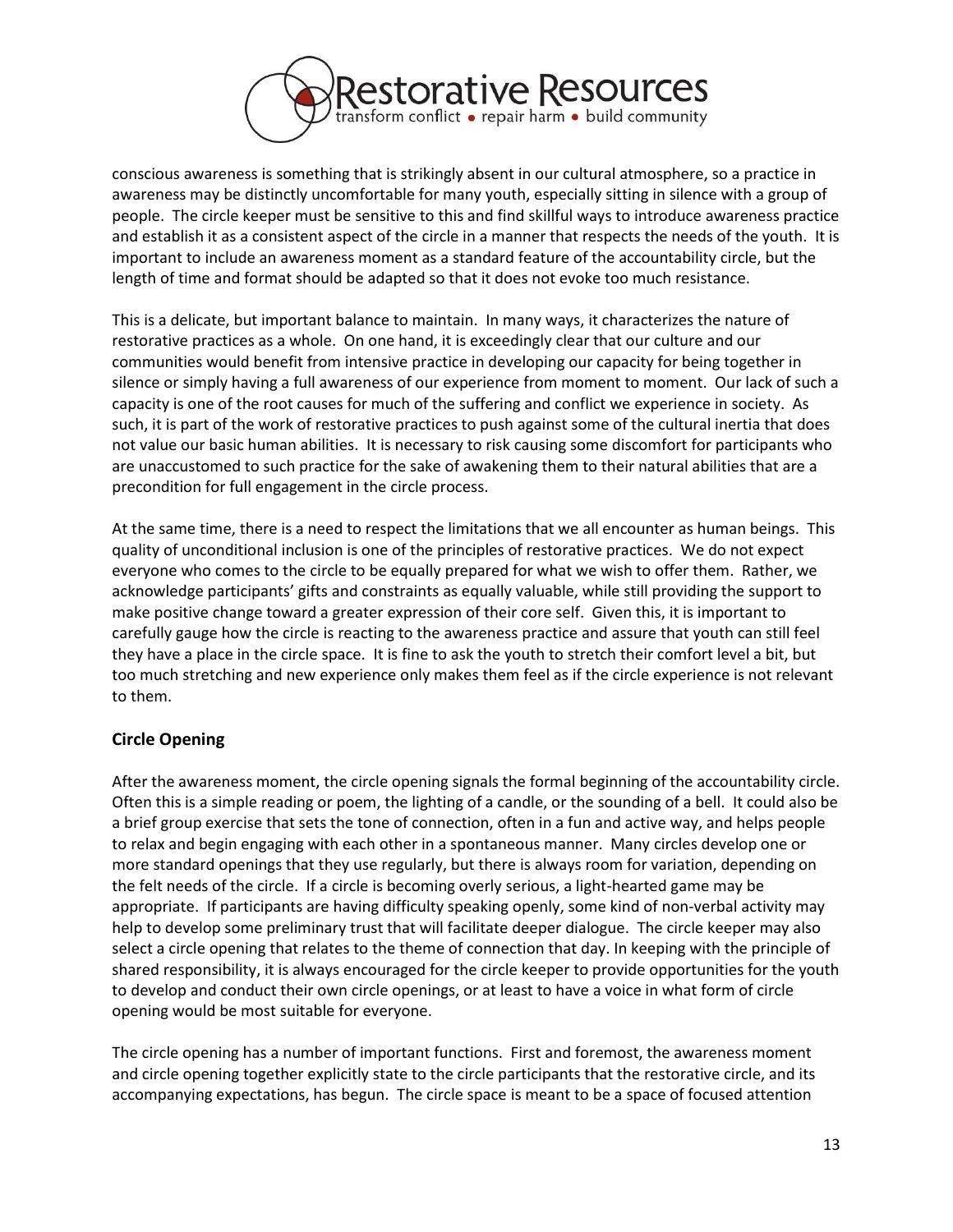

and a degree of openness and depth of engagement with others that is distinct from other social interactions. As such, it is important for the circle participants to be very clear regarding where that boundary between distinct modes of being is. For example, while it is fine for the circle to chat and informally share amongst each other as people are arriving at the circle before it has begun, the awareness moment and circle opening mark the boundary between informal social space and restorative circle space, where a different kind of interaction is invited.

Secondly, the circle opening, along with the awareness moment already mentioned, is also meant to actually facilitate the transition into the particular circle space. For some, the awareness moment alone constitutes a sufficient circle opening in this respect, as it helps to reset people's internal activity and begin to align them with the deeper rhythms of circle. However, depending on the intention for the circle dialogue later, there may also be a need for something more to set the direction for the circle that day. For example, a particular reading may bring up a theme that will be explored in more depth later, but plants a seed at that initial point in order to orient people's attention toward that subject. Also, if the main discussion is likely to be difficult or heavy in some way, a light-hearted opening may be required to provide a platform of resilience before asking the circle to encounter a theme that may bring tension or even discomfort. Beyond the all-embracing value of the awareness moment, the circle opening helps to set a tangible intention for the circle that day.

### **Remember Values, Guidelines, and Agreements**

Once the circle has been formally opened, the circle is invited to remember and renew its identified values and its commitment to the guidelines and agreements that it developed in relation to those values. If the circle is meeting for the first time, this is the time when values are named and the guidelines and agreements will be proposed, discussed, and adopted. This process may take the entirety of one or more circles as a particular group is just beginning. However, as a group continues to meet regularly, it is enough simply to name the values, guidelines, and agreements that the circle has previously adopted and gain an explicit commitment to practice them through the circle dialogue. This is also a natural time for circle participants to propose new agreements, to revisit discussion around an agreement that wasn't previously adopted, or to change the language or scope of an existing agreement (though all of this can potentially happen at any time during the circle). If there are new members to a circle with an established framework of guidelines and agreements, it is important to allow time to fully explore the values, guidelines, and agreements and offer the new members a chance to voice their own values, ask questions about the guidelines and agreements, or to propose new agreements that will help them to engage meaningfully in the circle dialogue.

#### **Check-in Round**

After the circle space has been created, the check-in round marks the beginning of the circle dialogue. As the name suggests, a check-in round involves a passing of the talking piece around the circle to give all who are present an opportunity to briefly respond to a question or sharing prompt. If there are individuals who are unknown to each other, this round can also include sharing of names and other forms of introduction. A check-in question or prompt is intended to further acclimate the youth to being together and sharing in the circle format, while also giving a first taste at sharing one's story and listening to others' stories. As such, the youth are usually asked to reflect on what has been going on in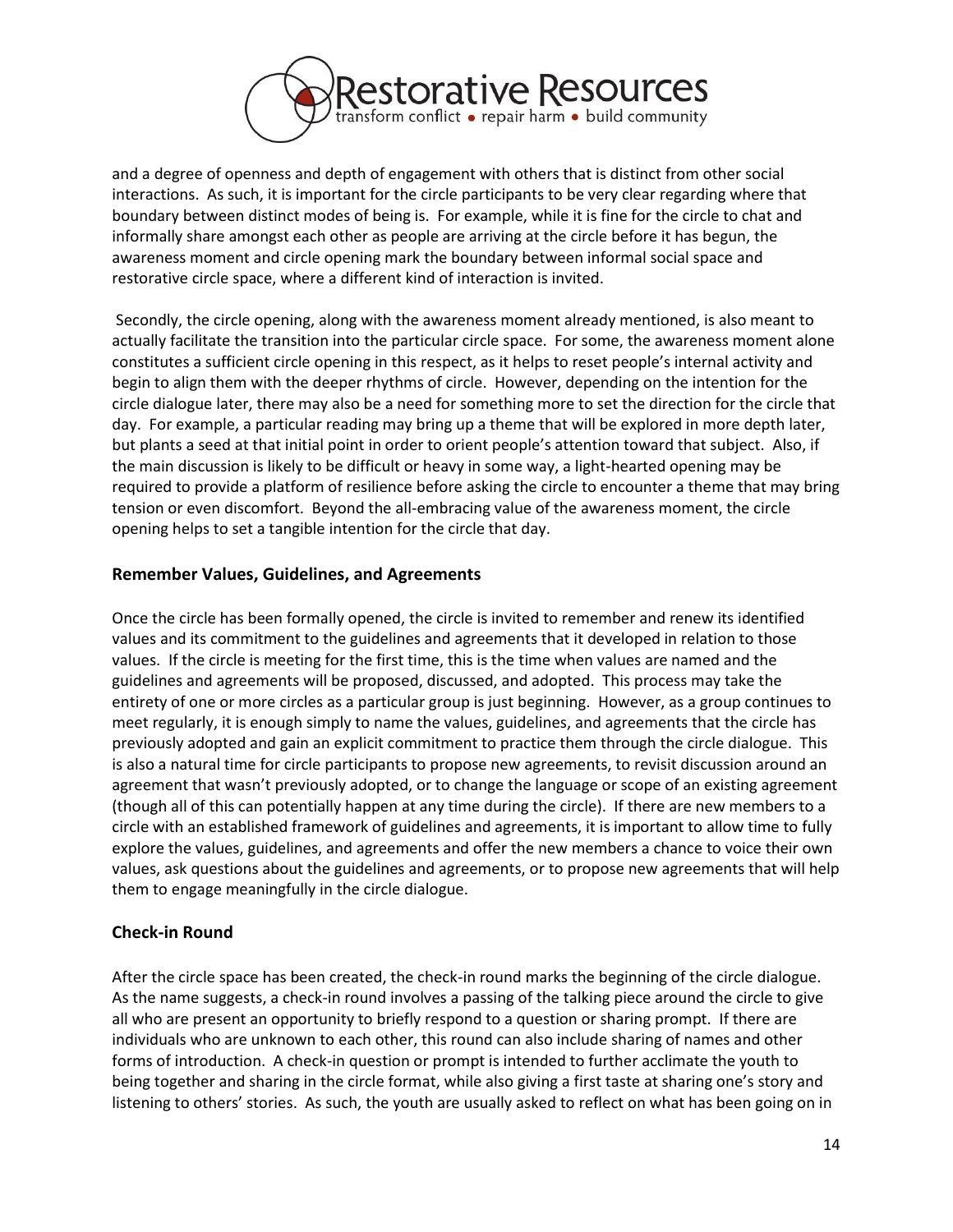

their life recently and to give the circle some sense of what kind of experience or feelings that they are bringing with them into the circle that day.

The circle keeper can articulate this in a specific question or prompt in a number of ways, but one example is for everyone to share "a rose and a thorn." A rose is something positive or pleasant that happened recently or is an ongoing part of one's life. A thorn is something difficult or challenging that has happened recently or is an ongoing part of one's life. Along with the rose and thorn, each person can also share how he or she is feeling in that moment. This round of sharing builds on some of the momentum created by the awareness moment, circle opening, and affirmation of guidelines and agreements by inviting the youth further into a more open engagement with others who are present in the circle. At the same time, the circle is still in the process of easing its way into the practice of listening and sharing without going straight to the full depth of the circle process right at the beginning.

An effective check-in question is what is known as a "low-risk" question. This means that it allows the speaker a broad range of responses that can be as personal or as deep as the speaker wishes to go. Like the rose and thorn check-in, the dialogue is still on a getting to know each other level, without necessitating anything that might be viewed as "risky" to share with a group of people. As the check-in round proceeds, the circle keeper is assessing to what degree the circle is able to go beyond this preliminary level of depth. For circles that are just beginning to meet regularly, it may take one or more entire meetings of getting acquainted and learning the circle process in order to incrementally build the level of trust that is needed for more authentic sharing.

#### **Main Dialogue Topic**

There is an endless variety of important themes that could form the content of a circle dialogue, though there are some that naturally lend themselves to the circle framework. Whatever the topic, the focus is on inspiring sincere reflection, open listening, and honest sharing. This is accomplished mainly through open-ended guiding questions that lead the youth into a deep engagement with the values and perspectives that inform their worldview, shape their identity, and are reflected in their outward behavior.

At this point of the circle, the youth have settled into the circle rhythm and are ready to take an honest look at how their inner attitude has brought them to where they are in their life and how a shift in that attitude is what is needed to make positive change and enhance the quality of their life and relationships. Depending on the dynamics of the circle or the nature of the topic, the circle keeper may use the talking piece to regulate the dialogue or else invite a more fluid discussion without the talking piece. Depending on the time frame for the entire circle session and the time spent on earlier phases of the circle, this phase can last anywhere from fifteen minutes to about an hour.

#### **Reflection/Witness Round**

Once the main dialogue feels complete, the circle is invited to share reflection or witness comments from their circle experience. This can be anything that the youth saw or heard or felt during that day's circle, especially those things that they felt were particularly important or stood out in some way. These